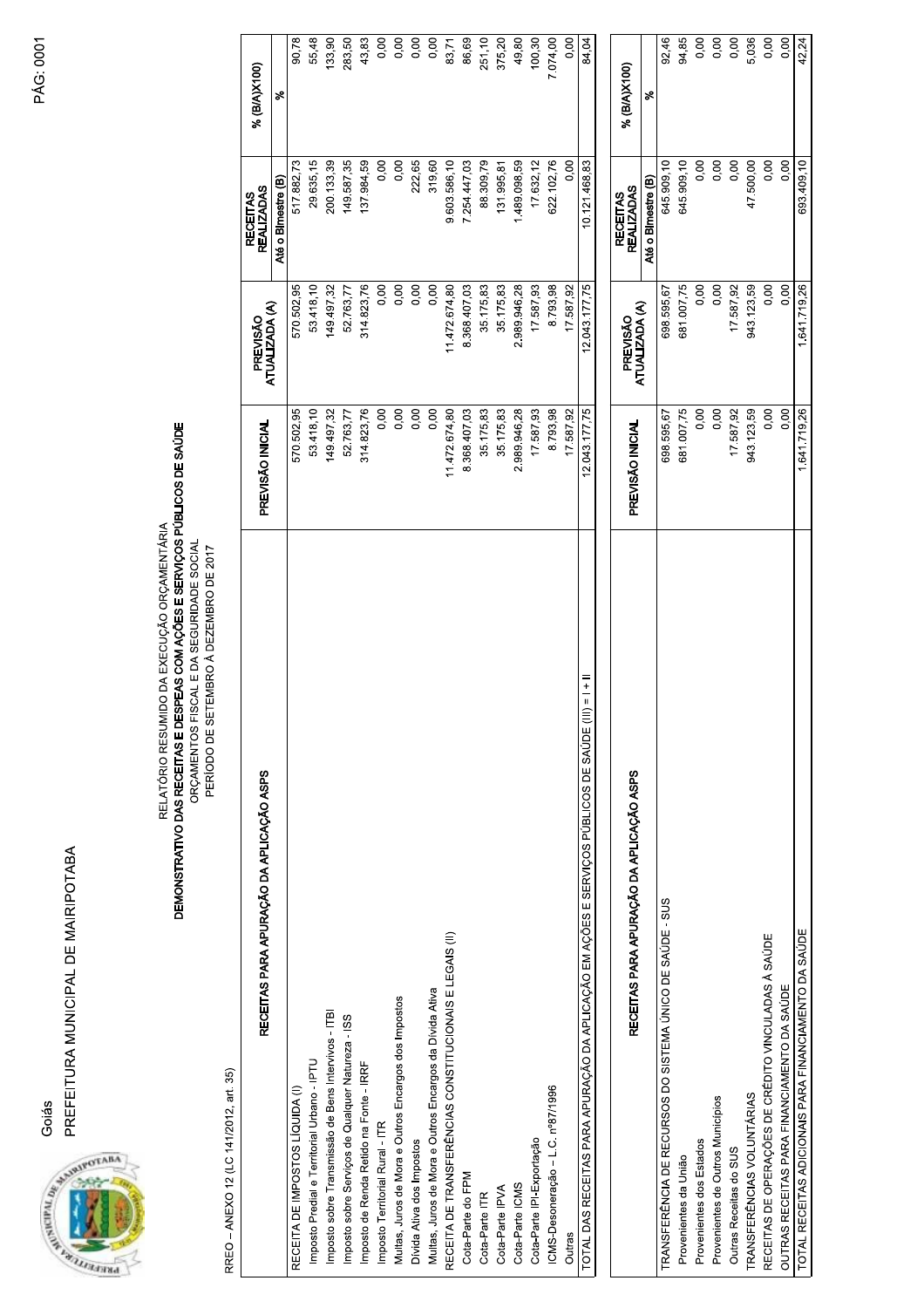PREFEITURA MUNICIPAL DE MAIRIPOTABA Goiás



## RELATÓRIO RESUMIDO DA EXECUÇÃO ORÇAMENTÁRIA<br>**DEMONSTRATIVO DAS RECEITAS E DESPEAS COM AÇÕES E SERVIÇOS PÚBLICOS DE SAÚDE**<br>ORÇAMENTOS FISCAL E DA SEGURIDADE SOCIAL

PERÍODO DE SETEMBRO À DEZEMBRO DE 2017

RREO - ANEXO 12 (LC 141/2012, art. 35)

|                                                                                                                                                                                                                     |                                                          |                           | DESPESAS EMPENHADAS |               | DESPESAS LIQUIDADAS |               |
|---------------------------------------------------------------------------------------------------------------------------------------------------------------------------------------------------------------------|----------------------------------------------------------|---------------------------|---------------------|---------------|---------------------|---------------|
| DESPESAS COM SAÚDE (Por Grupo de Natureza da Despesa)                                                                                                                                                               | DOTAÇÃO INICIAL                                          | DOTAÇÃO<br>ΑΤUALIZADA (E) | Até o Bimestre (F)  | % (F/E) X 100 | Até o Bimestre (G)  | % (G/E) X 100 |
| DESPESAS CORRENTES                                                                                                                                                                                                  | 2.411.754,54                                             | 2.894.135,75              | 2.343.180,27        | 80,96         | 2.343.180,27        | 80,96         |
| Pessoal e Encargos Sociais                                                                                                                                                                                          | 1.664.681,18                                             | 1.890.880,56              | 1.602.926,27        | 84,77         | 1.602.926,27        | 84,77         |
| Juros e Encargos da Dívida                                                                                                                                                                                          | 0,00                                                     | 0,00                      | 0,00                | 0,00          | 0,00                | 0,00          |
| Outras Despesas Correntes                                                                                                                                                                                           | 747.073,36                                               | 1.003.255,19              | 740.254,00          | 73,79         | 740.254,00          | 73,79         |
| DESPESAS DE CAPITAL                                                                                                                                                                                                 | 1.266.740,54                                             | 812.794,92                | 105.785,98          | 13,02         | 104.952,64          | 12,91         |
| Investimentos                                                                                                                                                                                                       | 1.266.740,54                                             | 812.794,92                | 105.785,98          | 13,02         | 104 952,64          | 12,91         |
| Inversões Financeiras                                                                                                                                                                                               | 0,00                                                     | 0,00                      | 0,00                | 0,00          | 0,00                | 0,00          |
| Amortização da Dívida                                                                                                                                                                                               | 0,00                                                     | 0,00                      | 0,00                | 0,00          | 0,00                | 0,00          |
| TOTAL DAS DESPESAS COM SAÚDE(IV)                                                                                                                                                                                    | 3.678.495,08                                             | 3.706.930,67              | 2.448.966,25        | 66,06         | 2.448.132,91        | 66,04         |
|                                                                                                                                                                                                                     |                                                          |                           | DESPESAS EMPENHADAS |               | DESPESAS LIQUIDADAS |               |
| DESPESAS COM SAÚDE NÃO COMPUTADAS PARA FINS DE APLURAÇÃO DO PERCENTUAL                                                                                                                                              | DOTAÇÃO INICIAL                                          | DOTAÇÃO<br>ATUALIZADA     | Até o Bimestre (H)  | % (HIV) X 100 | Até o Bimestre (I)  | % (VIV) X 100 |
| DESPESAS COM INATIVOS E PENSIONISTAS                                                                                                                                                                                | 0,00                                                     | 0,00                      | 0,00                | 0,00          | 0,00                | 0,00          |
| DESPESA COM ASSISTÊNCIA À SAÚDE QUE NÃO ATENDE AO PRINCÍPIO DE ACESSO UNIVERSAL                                                                                                                                     | 0,00                                                     | 0,00                      | 0,00                | 0,00          | 0,00                | 0,00          |
| DESPESAS CUSTEADAS COM OUTROS RECURSOS                                                                                                                                                                              | 1.641.719,26                                             | 1.331.442,48              | 657.583,48          | 49,39         | 656.750,14          | 49,33         |
| Recursos de Transferência do Sistema Único de Saúde - SUS                                                                                                                                                           | 1.624.131,34                                             | 1.313.854,56              | 657.583,48          | 50,05         | 656.750,14          | 49,99         |
| Recursos de Operações de Crédito                                                                                                                                                                                    | 0,00                                                     | 0,00                      | 0.00                | 0,00          | 0.00                | 0,00          |
| <b>Outros Recursos</b>                                                                                                                                                                                              | 17.587,92                                                | 17.587,92                 | 0,00                | 0,00          | 0,00                | 0,00          |
| OUTRAS AÇÕES E SERVIÇOS NÃO COMPUTADOS                                                                                                                                                                              | 0,00                                                     | 0,00                      | 47.980,14           | 0,00          | 47.980,14           | 0,00          |
| RESTOS A PAGAR NÃO PROCESSADOS INSCRITOS INDEVIDAMENTE NO EXERCÍCIO SEM DISPONIBILIDADE<br>FINANCEIRA                                                                                                               | 0,00                                                     | 0,00                      | $-3.139,36$         | 0,00          | 0,00                | 0,00          |
| DESPESAS CUSTEADAS COM DISPONIBILIDADE DE CAIXA VINCULADA AOS RESTOS A PAGAR CANCELADOS                                                                                                                             | 0,00                                                     | 0,00                      | 0,00                | 0,00          | 0,00                | 0,00          |
| DESPESAS CUSTEADAS COM RECURSOS VINCULADOS À PARCELA DO PERCENTUAL MÍNIMO QUE NÃO FOI<br>APLICADA EM AÇÕES E SERVIÇOS DE SAÚDE EM EXERCÍCIOS ANTERIORES                                                             | 0,00                                                     | 0,00                      | 0,00                | 0,00          | 0,00                | 0,00          |
| TOTAL DAS DESPESAS COM SAÚDE NÃO COMPUTADAS (V)                                                                                                                                                                     | 1.641.719,26                                             | 1.331.442,48              | 702.424,26          | 52,76         | 704.730,28          | 52,93         |
| TOTAL DAS DESPESAS COM AÇÕES E SERVIÇOS PÚBLICOS DE SAÚDE (VI) = (IV-V)                                                                                                                                             | 2.036.775,82                                             | 2.375.488,19              | 1.746.541,99        | 73,52         | 1.743.402,63        | 73,39         |
| PERCENTUAL DE APLICAÇÃO EM AÇÕES E SERVIÇOS PÚBLICOS DE SAÚDE SOBRE A RECEITA DE IMPOSTOS LÍQUIDA E TRANSFERÊNCIAS CONSTITUCIONAIS E LEGAIS (VIII%) = (VIIn / IIIb x 100) -<br>UCIONAL 15%<br>LIMITE MÍNIMO CONSTIT |                                                          |                           |                     |               |                     | 17,22         |
| VALOR REFERENTE À DIFERENÇA ENTRE O VALOR EXECUTADO                                                                                                                                                                 | E O LIMITE MÍNIMO CONSTITUCIONAL [(VII - 15)/100 x IIIb] |                           |                     |               |                     | 0,00          |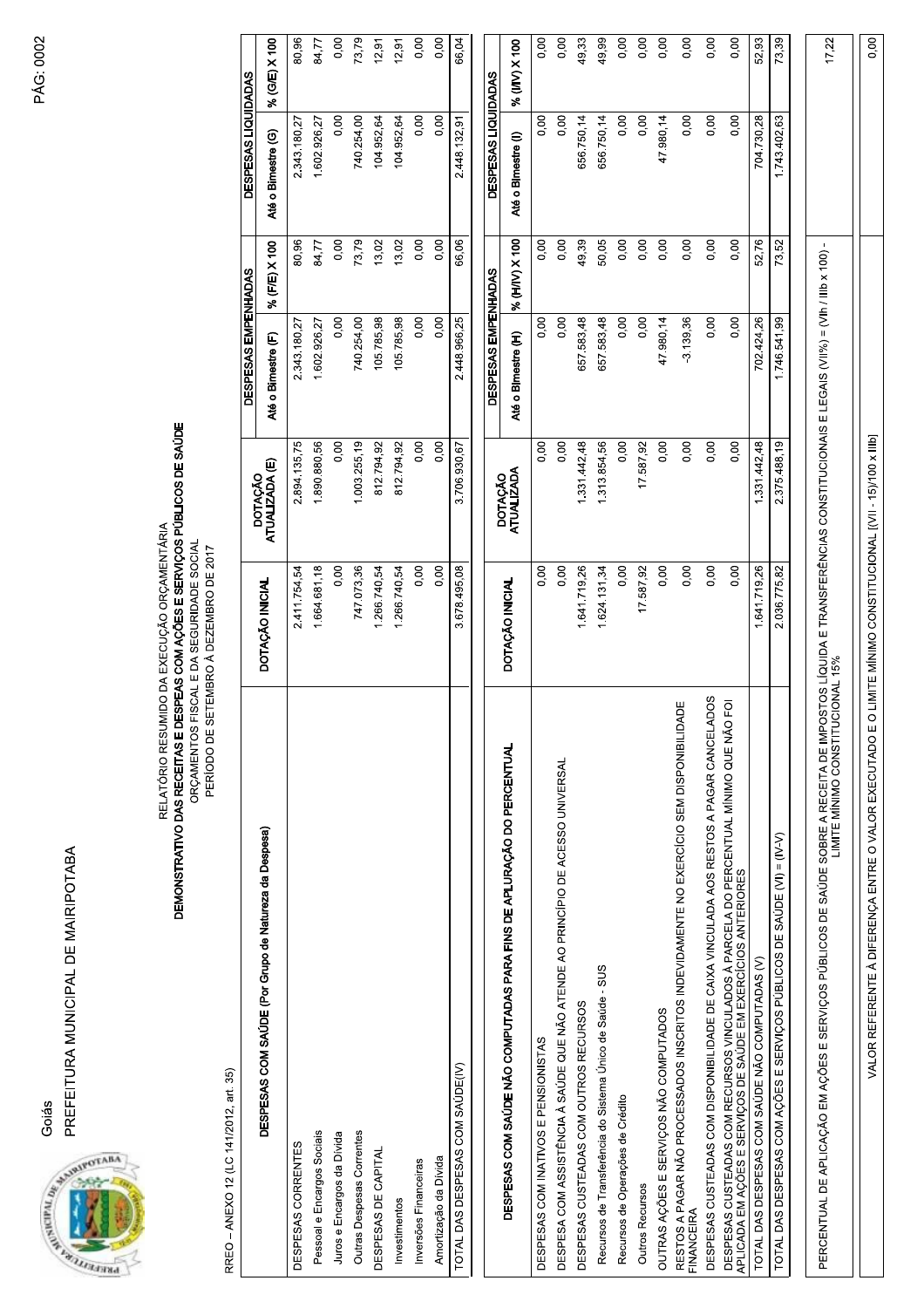

| PREFEITURA MUNICIPAL DE MAIRIPOTABA<br>Goiás<br>ANTALISMENT PROPERTY                                                                                                                                             |                  |               |               |                                                                                      |                                     |
|------------------------------------------------------------------------------------------------------------------------------------------------------------------------------------------------------------------|------------------|---------------|---------------|--------------------------------------------------------------------------------------|-------------------------------------|
| DEMONSTRATIVO DAS RECEITAS E DESPEAS COM AÇÕES E SERVIÇOS PÚBLICOS DE SAÚDE<br>RELATÓRIO RESUMIDO DA EXECUÇÃO ORÇAMENTÁRIA<br>ORÇAMENTOS FISCAL E DA SEGURIDADE SOCIAL<br>PERÍODO DE SETEMBRO À DEZEMBRO DE 2017 |                  |               |               |                                                                                      |                                     |
| RREO - ANEXO 12 (LC 141/2012, art. 35)                                                                                                                                                                           |                  |               |               |                                                                                      |                                     |
| EXECUÇÃO DE RESTOS A PAGAR NÃO PROCESSADOS INSCRITOS COM DISPONIBILIDADE DE CAIXA                                                                                                                                | <b>INSCRITOS</b> | CANCEL/PRESC. | <b>PAGOS</b>  | <b>APAGAR</b>                                                                        | PARCELA<br>CONSIDERADA NO<br>LIMITE |
| Inscritos em 2017>                                                                                                                                                                                               | 0,00             | 8<br>0.0      | 0,00          | 0,00                                                                                 | 0,00                                |
| Inscritos em 2016>                                                                                                                                                                                               | 0,00             | 0,00          | 0,00          | 0,00                                                                                 | 0,00                                |
| Inscritos em 2015>                                                                                                                                                                                               | 0,00             | 0,00          | 0,00          | 0,00                                                                                 | 0,00                                |
| Inscritos em 2014>                                                                                                                                                                                               | 0,00             | 0,00          | 0,00          | 0,00                                                                                 | 0,00                                |
| Inscritos em 2013>                                                                                                                                                                                               | 0,00             | 0,00          | 0,00          | 0,00                                                                                 | 0,00                                |
| Inscritos em<br><b>TOTAL</b>                                                                                                                                                                                     | 0,00             | 0,00          | 0,00          | 0,00<br>0,00                                                                         | 0,00                                |
|                                                                                                                                                                                                                  | 0,00             | 8.o           | 8.0           |                                                                                      | 8.o                                 |
| CONTROLE DE RESTOS A PAGAR CANCELADOS OU PRESCRITOS PARA FIM DE APLICAÇÃO DA DISPONIBILIDADE DE CAIXA CONFORME ARTIGO 24, § 1º E 2                                                                               |                  |               | SALDO INICIAL | RESTOS A PAGAR CANCELADOS OU PRESCRITOS<br>DESPESAS<br>CUSTEADAS NO<br>EXERCICIO (J) | SALDO FINAL NÃO<br>APLICADO         |
| Restos a Pagar Cancelados ou Prescritos em <2017>                                                                                                                                                                |                  |               | 0,00          | 0,00                                                                                 | 0,00                                |
| Restos a Pagar Cancelados ou Prescritos em <2016>                                                                                                                                                                |                  |               | 0,00          | 0,00                                                                                 | 0,00                                |
| Restos a Pagar Cancelados ou Prescritos em <2015>                                                                                                                                                                |                  |               | 0,00          | 0,00                                                                                 | 0,00                                |
| Restos a Pagar Cancelados ou Prescritos em <2014>                                                                                                                                                                |                  |               | 0,00          | 0,00                                                                                 | 0,00                                |
| Restos a Pagar Cancelados ou Prescritos em <2013>                                                                                                                                                                |                  |               | 0,00          | 0,00                                                                                 | 0,00                                |
| Restos a Pagar Cancelados ou Prescritos em <2012>                                                                                                                                                                |                  |               | 0,00          | 0,00                                                                                 | 0,00                                |
| Restos a Pagar Cancelados ou Prescritos em                                                                                                                                                                       |                  |               | 0,00          | 0,00                                                                                 | 0,00                                |
| <b>TOTAL</b>                                                                                                                                                                                                     |                  |               | 0,00          | 0,00                                                                                 | 8.00                                |
|                                                                                                                                                                                                                  |                  |               |               | <b>LIMITE NÃO CUMPRIDO</b>                                                           |                                     |
| CONTROLE DO VALOR REFERENTE AO PERCENTUAL MÍNIMO NÃO CUMPRIDO EM EXERCÍCIOS ANTERIORES PARA FINS DE APLICAÇÃO DOS RECURSOS<br>VINCULADA VER EN 1990 CONFORME ART. 25 E 26                                        |                  |               | SALDO INICIAL | DESPESAS<br>CUSTEADAS NO<br>EXERCICIO (J)                                            | SALDO FINAL NÃO<br>APLICADO         |
| Diferença de limite não cumprido em <2016>                                                                                                                                                                       |                  |               | 0,00          | 0,00                                                                                 | 0,00                                |
| Diferença de limite não cumprido em <2015>                                                                                                                                                                       |                  |               | 0,00          | 0,00                                                                                 | 0,00                                |
| Diferença de limite não cumprido em <2014>                                                                                                                                                                       |                  |               | 0,00          | 0,00                                                                                 | 0,00                                |
| Diferença de limite não cumprido em <2013>                                                                                                                                                                       |                  |               | 0,00          | 0,00                                                                                 | 0,00                                |
| Diferença de limite não cumprido em <2012>                                                                                                                                                                       |                  |               | 0,00          | 0,00                                                                                 | 0,00                                |
| Diferença de limite não cumprido em                                                                                                                                                                              |                  |               | 0,00          | 0,00                                                                                 | 0,00                                |
| <b>TOTAL</b>                                                                                                                                                                                                     |                  |               | 8,00          | 0.00                                                                                 | 8.0                                 |

PÁG: 0003 **PÁG: 0003**